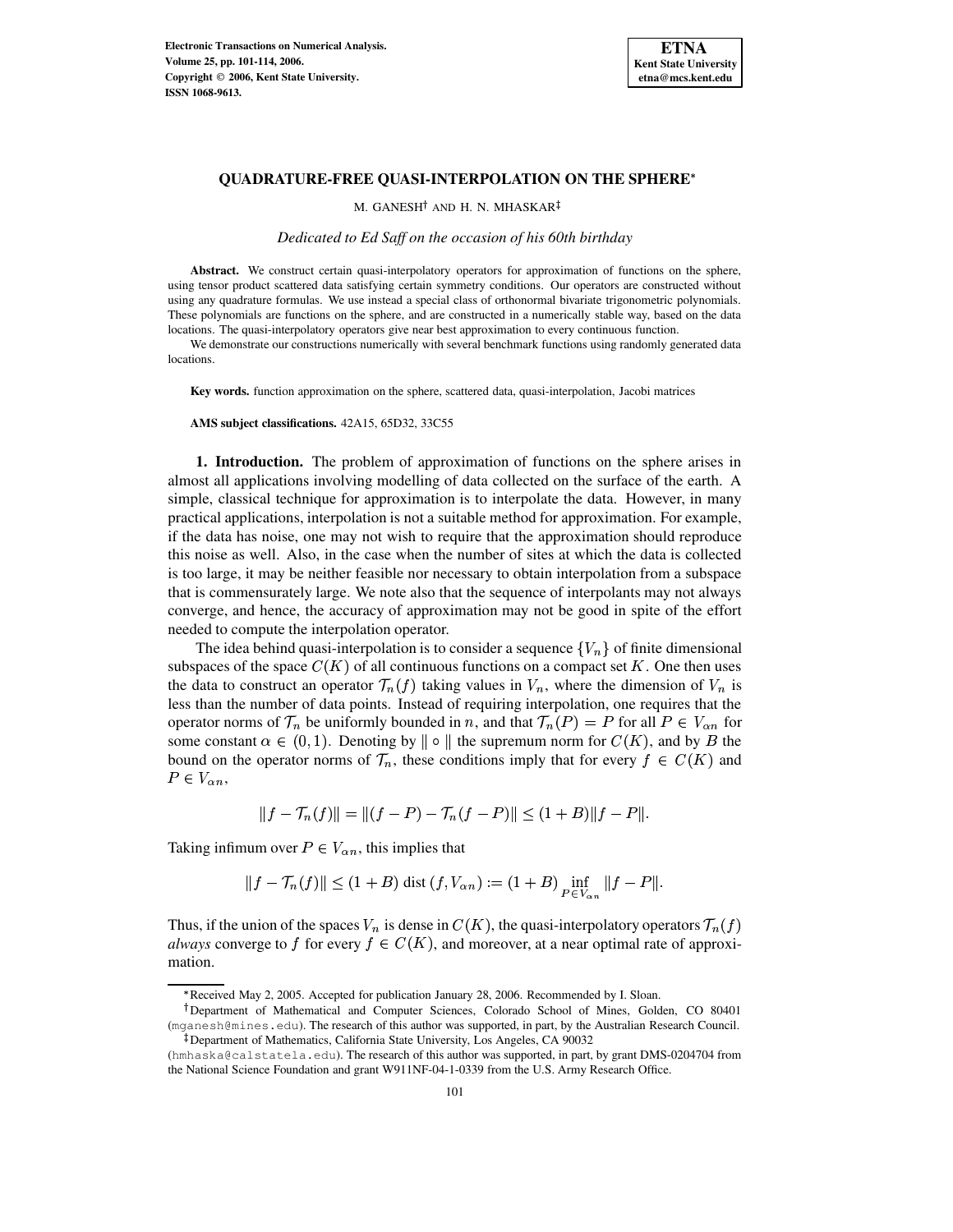Such quasi-interpolatory operators are used routinely in the context of spline functions [\[2,](#page-12-0) [3,](#page-12-1) [4\]](#page-12-2). In the case of approximation of periodic functions, S. N. Bernstein [\[1\]](#page-12-3) constructed quasi-interpolatory trigonometric polynomial operators, based on equidistant data. In the case of approximation on the sphere, there is no natural, coordinate–free analogue of "equidistant data." Several substitutes have been investigated by Saff and his collaborators, among others (cf., for example, [\[10,](#page-12-4) [11\]](#page-12-5) and citations therein). However, in all the applications where the data is generated experimentally, for example, by a satellite, one does not have any control on choosing the locations of the sites where the data is collected. Such data is called *scattered data*.

In [\[14,](#page-12-6) [17,](#page-12-7) [16,](#page-12-8) [13,](#page-12-9) [20,](#page-13-0) [9\]](#page-12-10), we have studied quasi-interpolatory operators using scattered data. These operators yield spherical polynomials, and are guaranteed to yield a near best approximation to every continuous function from polynomials of a commensurate degree. These results have been applied to obtain several theorems concerning approximation by neural networks, construction of polynomial and zonal function framesfor an analysis of data, solution of pseudo-differential equations, and representation of functions using finitely many bits. Our construction requires the use of quadrature formulas that are exact for polynomials of higher and higher degrees. While the existence of these quadrature formulas has been proved in [\[15\]](#page-12-11), and their use illustrated by a few numerical examples, a numerically stable construction is not yet available in the case when the data set is large.

In [\[5\]](#page-12-12), interpolation from certain spaces of bivariate trigonometric polynomials that are functions on the sphere was used in the numerical solution of certain integral equations on the sphere. In  $[6]$ , we have given matrix–free constructions for interpolation by such spherical trigonometric polynomials at judiciously chosen sites. In this paper, we explore the construction of quasi-interpolatory operators for these spaces, without using any quadrature formulas. Instead, we use the data locations to construct orthogonal bases for spaces of bivariate trigonometric polynomials which are functions on the sphere.

In Section [2,](#page-1-0) we describe the construction of our operators with scattered data on the unit circle, and use these operators to construct corresponding operators based on tensor product scattered data on the sphere. The numerical aspects of these constructions and applications to the approximation of certain benchmark functions using randomly generated data points are described in Section [3.](#page-4-0) The proofs of the results in Section [2](#page-1-0) are given in Section [4.](#page-6-0)

<span id="page-1-0"></span>We would like to thank the two referees for their valuable comments on the first submitted draft of this paper.

# **2. Quasi-interpolation.**

**2.1. Quasi-interpolation on the unit circle.** The starting point of our investigation is a finite set of points  $S \subset [0, 2\pi)$ , such that  $\theta \in S$  implies that  $(2\pi - \theta) \in S$ . As usual, we identify points which are equal modulo  $2\pi$ . We assume that there exists an integer  $N \geq 4$ such that each subinterval of  $[0, \pi]$  with length  $\pi/N$  contains at least one point in S. We now choose N distinct points  $\{\theta_j\}_{i=1}^N$  such that  $\theta_j \in [(j-1)\pi/N, j\pi/N] \cap S, j=1,\cdots,N,$ and observe that  $\theta_{N+j} := 2\pi - \theta_{N-j+1} \in S$ . Our constructions will depend only on the points  $\{\theta_i\}$ . Therefore, we may now assume that  $\mathcal{S} = \{\theta_i\}_{i=1}^{2N}$ , where the point  $\pi$ , if present, is listed twice. We note in this connection that the points not selected above may be used for such purposes as noise reduction, numerical verification, etc.

For  $x \geq 0$ , we denote the class of all algebraic polynomials of degree at most x by  $\Pi_x$ , and the class of all trigonometric polynomials of order at most x by  $\mathbb{H}_x$ . Let  $\{t_k \in \Pi_k\}_{k=0}^{N-1}$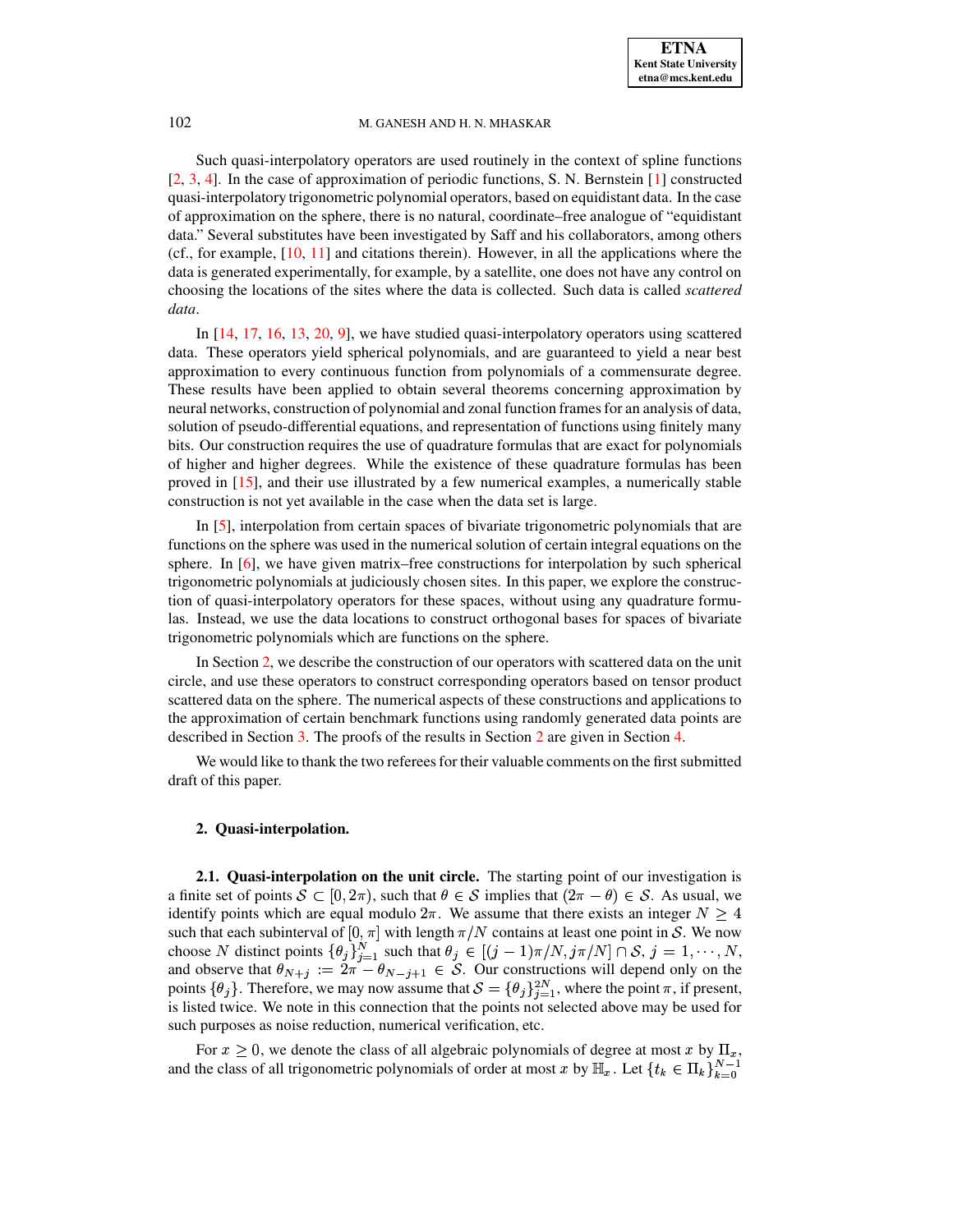and  ${u_k \in \Pi_k}_{k=0}^{N-3}$  be polynomials such that

<span id="page-2-4"></span>(2.1) 
$$
\frac{\pi}{N} \sum_{j=1}^{N} t_k(\cos \theta_j) t_\ell(\cos \theta_j) = \frac{\pi}{N} \sum_{j=1}^{N} u_k(\cos \theta_j) u_\ell(\cos \theta_j) \sin^2 \theta_j
$$

$$
= \begin{cases} 1, & \text{if } k = \ell, \\ 0, & \text{otherwise.} \end{cases}
$$

Let  $h : \mathbb{R} \to [0, \infty)$  be an even function, nonincreasing on  $[0, \infty)$ , that can be expressed as an indefinite integral of a function with bounded variation on  $\mathbb R$ . We assume further that  $h(t) = 1$  if  $0 \le t \le 1/2$  and  $h(t) = 0$  if  $t \ge 1$ . For every integer  $n \ge 0$ , we write  $h_{k,n} := h(k/(n+1)), k = 0, \pm 1, \pm 2, \cdots$ 

If f is a continuous,  $2\pi$ -periodic function, we write  $||f||_{\infty} = \max_{\theta \in [0,2\pi]} |f(\theta)|$ , and for integer  $k \geq 0$ ,

$$
a_k(f) := \frac{\pi}{2N} \sum_{j=1}^{2N} f(\theta_j) t_k(\cos \theta_j), \qquad b_k(f) = \frac{\pi}{2N} \sum_{j=1}^{2N} f(\theta_j) \sin \theta_j u_k(\cos \theta_j).
$$

For integer  $n, 0 \le n \le N-3$ , we define the quasi-interpolatory operator of degree at most  $n$ , based on the 2N data points by

<span id="page-2-0"></span>
$$
(2.2) \tT_{n,N}(f,\psi) = \sum_{k=0}^{n} h_{k,n} a_k(f) t_k(\cos\psi) + \sum_{k=0}^{n-1} h_{k+1,n} b_k(f) u_k(\cos\psi) \sin\psi.
$$

We remark that Szabados [21] has shown that the operator  $f \mapsto \sum_{k=0}^{n} h_{k,n} a_k(f) t_k(\cos \circ)$ is quasi-interpolatory for approximation of functions on  $[-1, 1]$  by algebraic polynomials, in the case when  $N = 3n$ ,  $\theta_j = j\pi/N$ , and h is chosen to be

<span id="page-2-2"></span>(2.3) 
$$
h(t) := \begin{cases} 1, & \text{if } 0 \le t \le 1/2, \\ 2(1-t), & \text{if } 1/2 < t \le 1, \\ 0, & \text{otherwise.} \end{cases}
$$

We will prove the following theorem in Section 4. Throughout this paper, the symbol  $c$ denotes a generic, absolute constant.

<span id="page-2-3"></span>THEOREM 2.1. Let  $N \geq 4$ ,  $0 \leq n \leq N-3$  be integers. Then  $T_{n,N}(P) = P$  for  $P \in \mathbb{H}_{(n+1)/2}$ . Let f be a continuous  $2\pi$ -periodic function. We have  $T_{n,N}(f) \in \mathbb{H}_n$ ,

<span id="page-2-5"></span>(2.4) 
$$
||T_{n,N}(f)||_{\infty} \leq c(1 + \sqrt{n^2/N})||f||_{\infty}
$$

and hence,

<span id="page-2-1"></span>(2.5) 
$$
||f - T_{n,N}(f)||_{\infty} \leq c(1 + \sqrt{n^2/N}) \text{ dist }(f, \mathbb{H}_{(n+1)/2}).
$$

Thus, if  $N \geq cn^2$ , then the operators  $T_{n,N}$  are quasi-interpolatory operators (with uniformly bounded norms) in the sense of Section 1. Numerical experiments in Section 3 indicate that  $N = n + 10$  may be sufficient to obtain good results.

2.2. Quasi-interpolation on the sphere. In this section, we use the operators developed above to construct corresponding operators on the sphere

$$
\mathbb{S}^2 := \{ (x, y, z)^T \in \mathbb{R}^3 \ : \ x^2 + y^2 + z^2 = 1 \}.
$$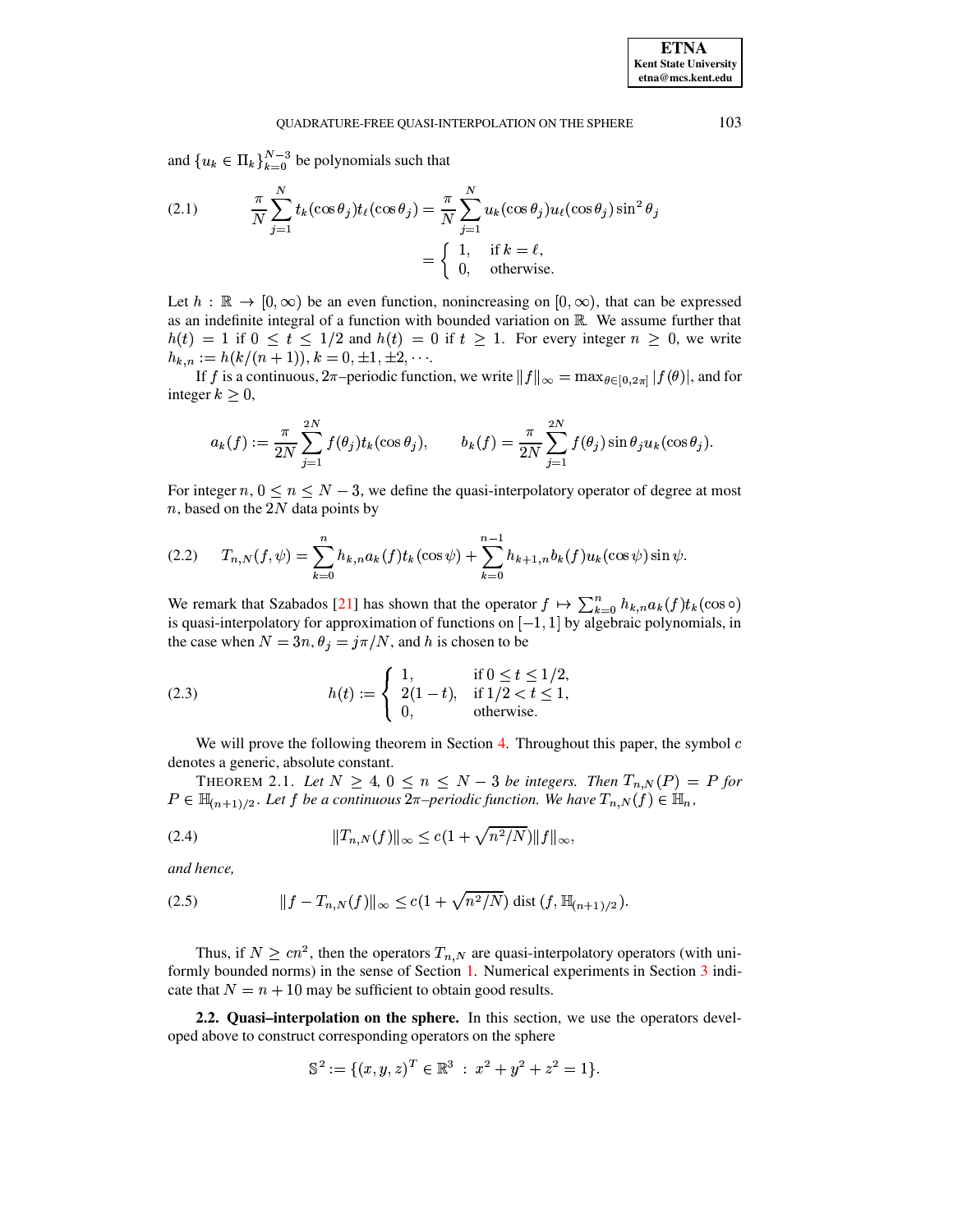We assume the standard parametrization

 $\hat{\mathbf{x}} = \mathbf{p}(\theta, \phi) := (\sin \theta \cos \phi, \sin \theta \sin \phi, \cos \theta)^{\mathrm{T}},$  $\hat{\mathbf{x}} \in \mathbb{S}^2$ .

Following the ideas in the previous subsection, we assume that the set  $\mathcal C$  of data locations on the sphere is of the form  $\{p(\theta_j, \phi_k)\}\$ , where  $\theta_j \in [(j-1)\pi/N, j\pi/N], j = 1, \dots, N$ , are distinct points, and for  $k = 1, \dots, M$ ,  $\phi_k \in [(k-1)\pi/M, k\pi/M]$  are distinct points, and  $\phi_{M+k} = 2\pi - \phi_{M-k+1}$ . We write  $\theta_{N+j} := 2\pi - \theta_{N-j+1}$ ,  $j = 1, \dots, N$ , and observe that  $p(\theta_{N+j}, \phi_k) = p(\theta_{N-j+1}, \phi_k + \pi), j = 1, \dots, N, k = 1, \dots, 2M$ . We assume further that the values of the target function are available at  $p(\theta_j, \phi_k)$ ,  $j = 1, \dots, 2N$ ,  $k = 1, \dots, 2M$ .

Let  $C^*$  denote the class of all continuous functions on  $\mathbb{R}^2$  that are  $2\pi$ -periodic in each of their variables, equipped with the uniform norm  $\|\circ\|_{\infty}^*$ . For real  $x, y \ge 0$ , we denote the class of all bivariate trigonometric polynomials of order at most  $x$  in the first variable and at most  $y$ in the second variable by  $\mathbb{H}_{x,y}$ . For  $g \in C^*$ , we define the operator  $U_{n,m}(g) := U_{n,m,N,M}(g)$ by applying the operator  $T_{n,N}$ , defined in (2.2), to g in the variable  $\theta$  and the operator  $T_{m,M}$ to q in the variable  $\phi$ . We have from (2.5) that

<span id="page-3-0"></span>
$$
(2.6) \|g - U_{n,m}(g)\|_{\infty}^* \leq c(1 + \sqrt{n^2/N})(1 + \sqrt{m^2/M}) \text{ dist } (g, \mathbb{H}_{(n+1)/2, (m+1)/2}).
$$

Our quasi-interpolatory operator on the sphere is obtained by modifying the operator  $U_{n,m}$ to ensure that if  $f$  is a function on the sphere, then the resulting trigonometric polynomial is also a function on the sphere. Towards this goal, we review the connection between bivariate periodic functions and functions on the sphere.

The space of all continuous functions on  $\mathbb{S}^2$ , equipped with the uniform norm  $\| \circ \|_{\infty}^S$ , will be denoted by  $C(\mathbb{S}^2)$ . For  $f \in C(\mathbb{S}^2)$ , let  $f^*(\theta, \phi) := f(p(\theta, \phi))$ . Since  $p(-\theta, \phi + \pi) =$  $\mathbf{p}(\theta,\phi),\theta,\phi\in\mathbb{R}$ , and  $\mathbf{p}(0,\phi),\mathbf{p}(\pi,\phi)$  are independent of  $\phi$ , it is clear that  $f\in C(\mathbb{S}^2)$  if and only if  $f^* \in C^*$ , and satisfies the following symmetry conditions:

$$
f^*(-\theta, \phi + \pi) = f^*(\theta, \phi), \qquad \theta, \phi \in \mathbb{R},
$$

and

 $f^*(0, \phi)$ ,  $f^*(\pi, \phi)$  are independent of  $\phi$ .

We will denote by  $C^{\circ}$  the subspace of  $C^*$  comprising of functions satisfying the above two conditions. If  $\tilde{f} \in C^{\circ}$ , there exists a unique  $f \in C(\mathbb{S}^2)$  such that  $\tilde{f} = f^*$ . We will write  $f = (\tilde{f})^{\circ}$ . It is clear that  $||f^*||_{\infty}^* = ||f||_{\infty}^S$ . The class of all P for which  $P^* \in \mathbb{H}_{n,m}$  will be denoted by  $\mathcal{X}_{n,m}$ . Following the proof of [6, Theorem 2.1], it is straightforward to obtain the following characterization for  $\mathcal{X}_{n,m}^* := C^{\circ} \cap \mathbb{H}_{n,m}$ :

PROPOSITION 2.1. For integer  $n, m \ge 0$ ,  $T \in \mathcal{X}_{n,m}^*$  if and only if

$$
T(\theta, \phi) = S_0(\cos \theta) + \sin^2 \theta \sum_{\substack{|\ell| \le m, \ell \neq 0 \\ \ell \text{ even}}} Q_{\ell}(\cos \theta) \exp(i\ell\phi)
$$

$$
+ \sin \theta \sum_{\substack{|\ell| \le m \\ \ell \text{ odd}}} R_{\ell}(\cos \theta) \exp(i\ell\phi)
$$

$$
= L(\cos \theta) + \sin^2 \theta \sum_{\substack{|\ell| \le m \\ \ell \text{ even}}} Q_{\ell}(\cos \theta) \exp(i\ell\phi)
$$

$$
+ \sin \theta \sum_{\substack{|\ell| \le m \\ \ell \text{ odd}}} R_{\ell}(\cos \theta) \exp(i\ell\phi),
$$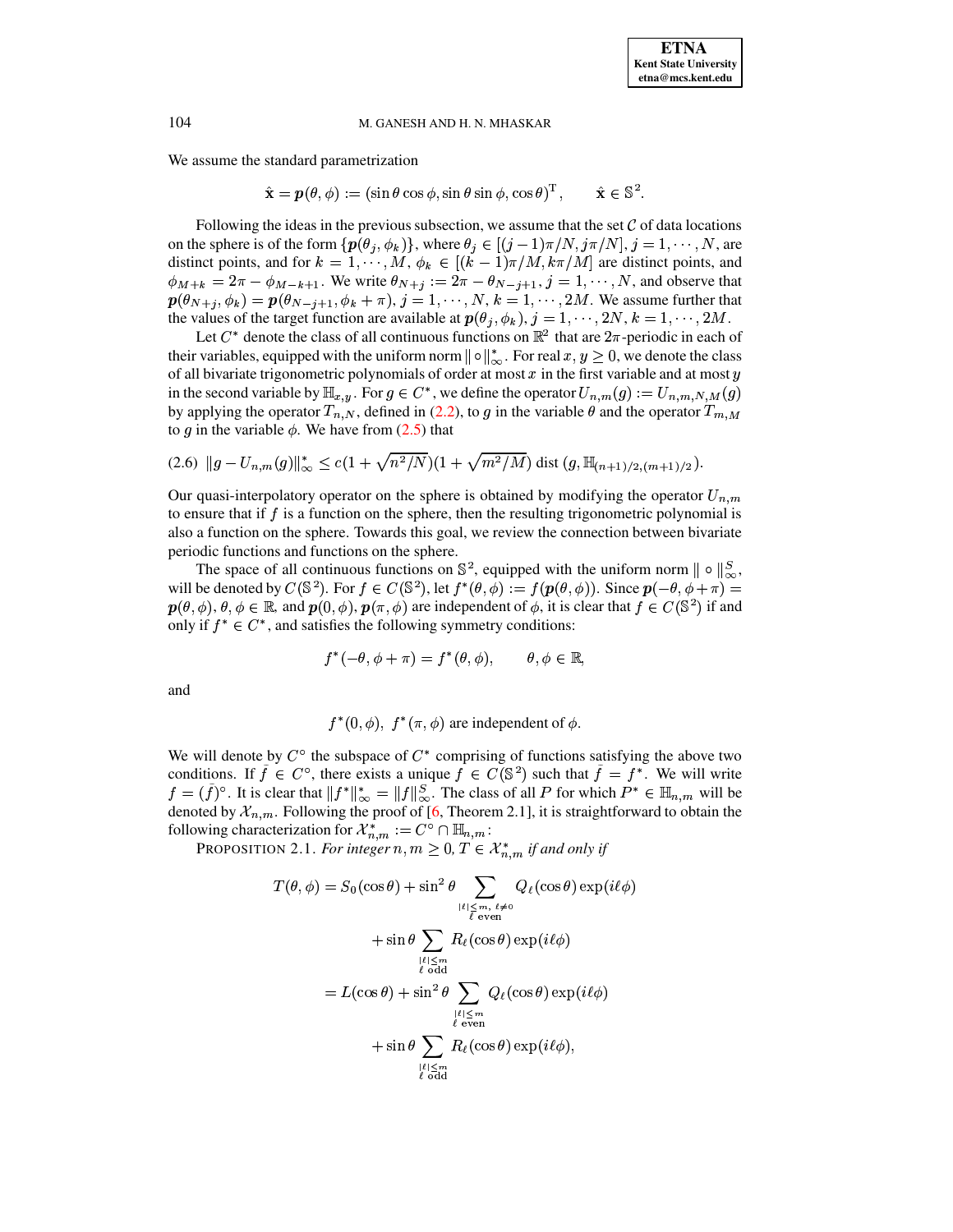where  $S_0 \in \Pi_n$ ,  $L \in \Pi_1$ , and for  $|\ell| \leq m$ ,  $Q_\ell \in \Pi_{n-2}$ ,  $R_\ell \in \Pi_{n-1}$ . Let  $f \in C(\mathbb{S}^2)$ . As in [6], we have

$$
(1/2)[U_{n,m}(f^*,\theta,\phi)+U_{n,m}(f^*,-\theta,\phi+\pi)]
$$
  
= 
$$
\sum_{\substack{\ell \leq m \\ \ell \text{ even}}} S_{\ell}(\cos \theta) e^{i\ell\phi} + \sin \theta \sum_{\substack{\lvert \ell \rvert \leq m \\ \ell \text{ odd}}} R_{\ell}(\cos \theta) e^{i\ell\phi},
$$

where  $S_\ell \in \Pi_n$ ,  $R_\ell \in \Pi_{n-1}$ . We set

$$
\widetilde{S}_{\ell}(x) = S_{\ell}(x) - S_{\ell}(1)(1+x)/2 - S_{\ell}(-1)(1-x)/2, \qquad 1 \leq |\ell| \leq m, \ \ell \text{ even},
$$

and

$$
\widetilde{U_{n,m}}(f^*,\theta,\phi) = S_0(\cos\theta) + \sum_{\substack{1 \leq |\ell| \leq m \\ \ell \text{ even}}} \widetilde{S}_{\ell}(\cos\theta)e^{i\ell\phi} \n+ \sin\theta \sum_{\substack{|\ell| \leq m \\ \ell \text{ odd}}} R_{\ell}(\cos\theta)e^{i\ell\phi}
$$

Then  $\widetilde{U_{n,m}}(f^*)^{\circ} \in \mathcal{X}_{n,m}$ , and it is easy to check (cf. [6]) that

<span id="page-4-1"></span>(2.7) 
$$
||f - \widetilde{U_{n,m}}(f^*)^{\circ}||_{\infty}^S \le c||f^* - U_{n,m}(f^*)||_{\infty}^*
$$

Hence,  $(2.6)$  implies that

$$
||f - \widetilde{U_{n,m}}(f^*)^{\circ}||_{\infty}^S \leq c(1 + \sqrt{n^2/N})(1 + \sqrt{m^2/M}) \text{ dist }(f^*, \mathbb{H}_{(n+1)/2,(m+1)/2}).
$$

We summarize the properties of the quasi-interpolatory operator

$$
{\mathcal V}_{n,m}(f):={\mathcal V}_{n,m,N,M}(f):=\widetilde{U_{n,m}}(f^*)^{\circ}
$$

on the sphere in the following theorem.

THEOREM 2.2. Let  $N, M \geq 4, 0 \leq n \leq N-3, 0 \leq m \leq M-3$  be integers, Then  $V_{n,m}(P) = P$  for  $P \in \mathcal{X}_{(n+1)/2,(m+1)/2}$ . Let  $f \in C(\mathbb{S}^2)$ . We have  $V_{n,m}(f) \in \mathcal{X}_{n,m}$ ,

$$
\|\mathcal{V}_{n,m}(f)\|_{\infty}^{S} \le c(1+\sqrt{n^2/N})(1+\sqrt{m^2/M})\|f\|_{\infty}^{S},
$$

and hence,

$$
||f - V_{n,m}(f)||_{\infty}^S \le c(1 + \sqrt{n^2/N})(1 + \sqrt{m^2/M}) \text{ dist } (f, \mathcal{X}_{(n+1)/2,(m+1)/2}).
$$

Finally, we remark that arguments similar to those in the proof of  $[6,$  Lemma 4.5] show that the degrees of approximation of f from  $\mathcal{X}_{n,m}$  and that of  $f^*$  by bivariate trigonometric polynomials are related by

$$
\text{dist}(f^*, \mathbb{H}_{n,m}) \leq \text{dist}(f, \mathcal{X}_{n,m}) \leq c \text{dist}(f^*, \mathbb{H}_{n-1,m-1}).
$$

<span id="page-4-0"></span>3. Numerical aspects. In this section, we demonstrate the approximation properties of our quasi-interpolatory operator  $\mathcal{V}_{n,m}$  numerically, using a few benchmark functions. Since a critical component of our constructions is the computation of orthogonal polynomials with respect to discrete inner products, we first review in Subsection 3.1 the algorithms we use for this purpose. The approximation of the benchmark functions is discussed in Subsection 3.2.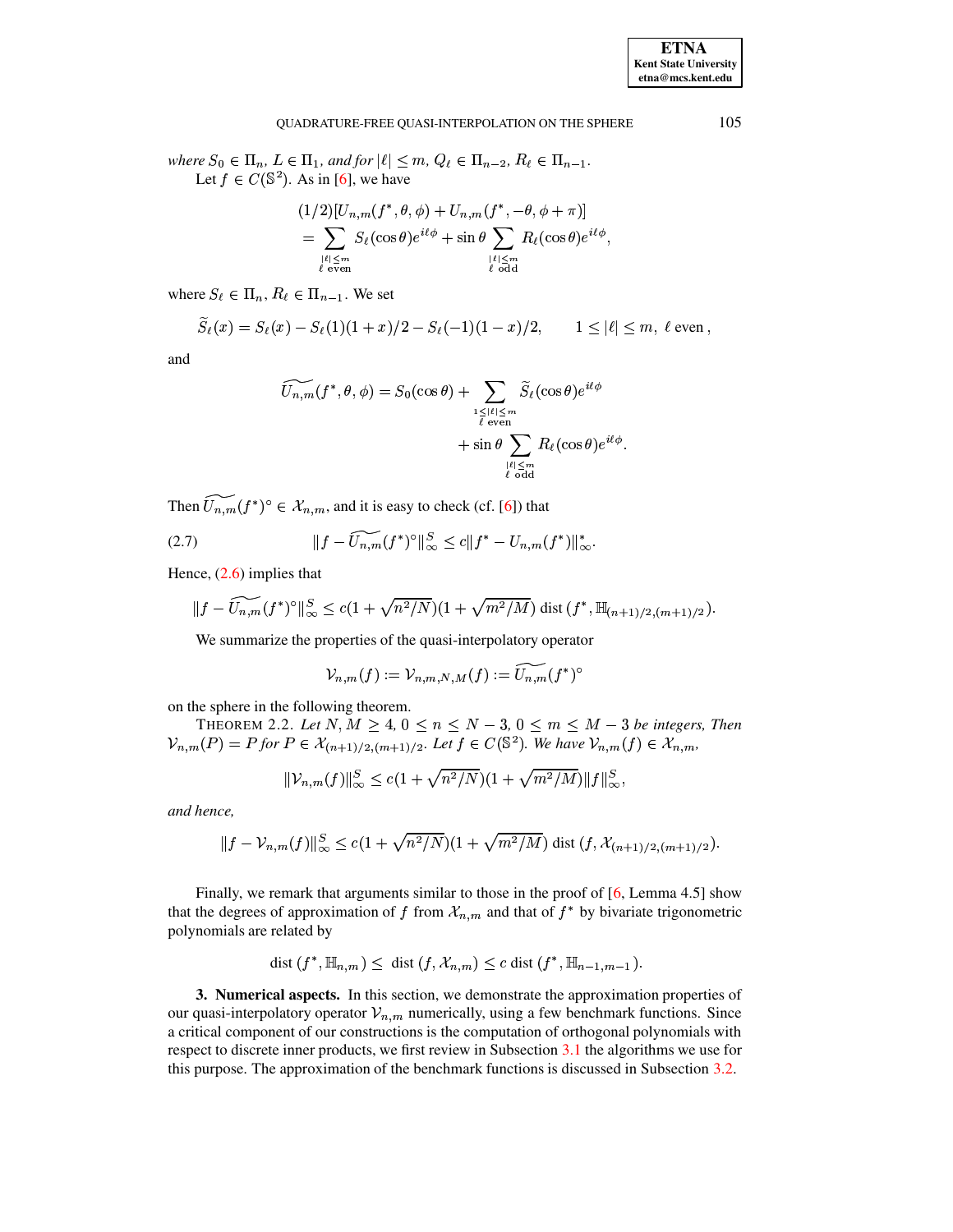<span id="page-5-0"></span>3.1. Computation of orthogonal polynomials. The material in this section is based primarily on [7]. Given a discrete inner product with weights  $w_j$  and points  $x_j$ ,  $j = 1, \dots, N$ , the collection  $\{p_k : k = 0, \dots, N\}$  of monic polynomials that are orthogonal with respect to the inner product satisfies the three-term recurrence relation

$$
p_{k+1}(x) = (x - \alpha_k)p_k(x) - \beta_k^2 p_{k-1}(x), \qquad k = 0, \cdots, N-1,
$$

where  $p_0(x) = 1$ ,  $\alpha_0 = (\sum_{j=1}^N w_j x_j)/(\sum_{j=1}^N w_j)$ ,  $\beta_0 = 0$ . The  $2N - 1$  coefficients determine the  $N \times N$  real symmetric tridiagonal Jacobi matrix

$$
J = \begin{bmatrix} \alpha_0 & \beta_1 \\ \beta_1 & \alpha_1 & \beta_2 \\ & \beta_2 & \alpha_2 & \beta_3 \\ & & \ddots & \ddots & \ddots \\ & & & \beta_{N-2} & \alpha_{N-2} & \beta_{N-1} \\ & & & & \beta_{N-1} & \alpha_{N-1} \end{bmatrix}.
$$

A numerically stable construction of  $J$  is equivalent to that of the orthogonal polynomials.

Given a real symmetric  $(N + 1) \times (N + 1)$  matrix A, the Lanczos algorithm can be used to compute the *unique* matrices T and Q, satisfying  $Q^T A Q = T$ , where T is a tridiagonal matrix (with non-zero sub- and super-diagonal elements) and  $Q$  is an orthogonal matrix with first column  $\mathbf{e}_1 = [1, 0, \cdots, 0]^T \in \mathbb{R}^{N+1}$ .

Using the given weights and nodes of the discrete inner product, if we choose

$$
A = \begin{bmatrix} 1 & \sqrt{w_1} & \sqrt{w_2} & \cdots & \sqrt{w_N} \\ \sqrt{w_1} & x_1 & 0 & \cdots & 0 \\ \sqrt{w_2} & 0 & x_2 & \cdots & 0 \\ \vdots & \vdots & & \ddots & \vdots \\ \sqrt{w_N} & 0 & 0 & \cdots & x_N \end{bmatrix}
$$

then for  $i, j = 1, \dots, N, \mathcal{T}(i + 1, j + 1) = J(i, j)$  [7, p. 154], and, theoretically, the unique matrices  $Q$  and  $T$  can be computed using the Lanczos algorithm.

However, the Lanczos algorithm is numerically unstable, even in the modified Gram-Schmidt form [8]. We use instead the Rutishauser-Kahan-Pal-Walker (RKPW) algorithm, described in  $[8, p. 328]$  using a sequence of Givens rotations. The RKPW algorithm requires at most  $6N^2$  operations, and many numerical experiments in [8] demonstrate its stability. Our numerical experiments modeling some random data on the sphere further demonstrate the stability of RKPW algorithm.

<span id="page-5-1"></span>**3.2. Approximation of benchmark functions.** We demonstrate the quality of our quasiinterpolatory operator using *random data locations* on the sphere. We first choose N random latitudinal angles  $\theta_j \in ((j-1)\pi/N, j\pi/N), j = 1, \dots, N$ .

Next, we fix  $0 \lt n \leq N$ , and for  $j = 1, \dots, N$ , let  $x_j^{\theta} = \cos(\theta_j)$ ,  $w_{j,1}^{\theta} = \pi/N$ , and  $w_{j,2}^{\theta} = (\pi/N) \sin^2 \theta_j$ . Using the RKPW algorithm, we construct  $n+1$  algebraic polynomials  $t_k^{\theta} \in \Pi_k$  (resp.  $u_k^{\theta} \in \Pi_k$ ),  $k = 0, \dots, n$ , orthonormal with respect to the inner product defined by the weights  $w_{j,1}^{\theta}$  (resp.  $w_{j,2}^{\theta}$ ) with  $x_j^{\theta}$ ,  $j = 1, \dots, N$ .

Following the procedure for the latitudinal case, we choose  $M$  random partial longitudinal data locations  $\phi_j \in [0, \pi]$ ,  $j = 1, \dots, M$ , and for  $0 < m \leq M$ , we use the RKPW algorithm to construct  $\{t_k^{\phi}: k = 0, \dots, m\}$  and  $\{u_k^{\phi}: k = 0, \dots, m\}$  that are orthonormal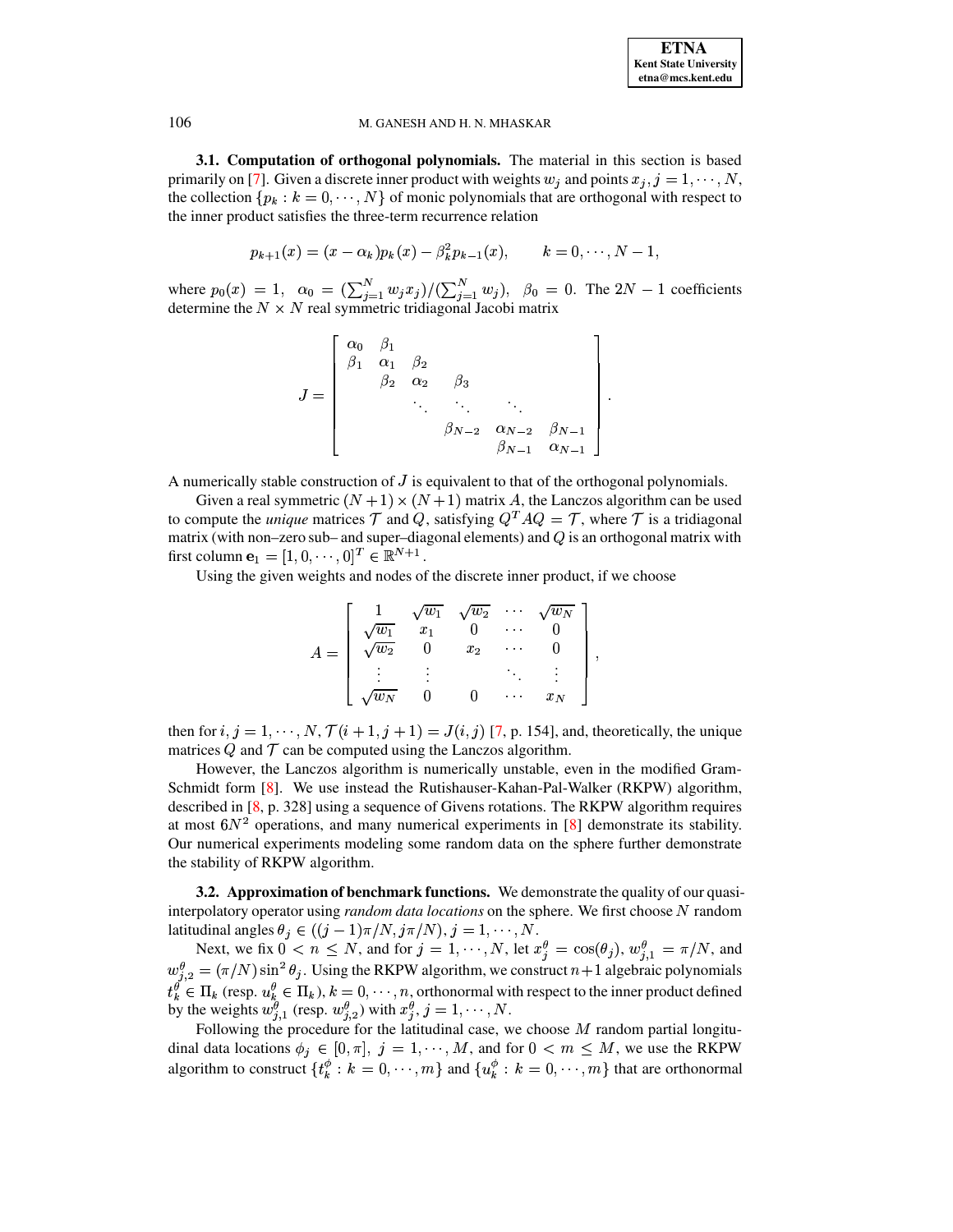with respect to its associated inner product with points  $x_i^{\phi} = \cos(\phi_i)$ , and respective weights  $w_{j,1}^{\phi} = \pi/M$  and  $w_{j,2}^{\phi} = (\pi/M) \sin^2 \phi_j$ , for  $j = 1, \dots, M$ .

We augment the  $N \times M$  random data locations, by defining  $\theta_{N+j} = 2\pi - \theta_{N-j+1}$ , for  $j = 1, \dots, N$ , and  $\phi_{M+k} = 2\pi - \phi_{M-k+1}$  and  $k = 1, \dots, M$ . We note that the random generation of the data implies that the entire procedure to compute the quasi-interpolant, including the computation of the orthogonal polynomials, has to be repeated afresh each time the procedure is called.

In this work, we demonstrate properties of our quadrature-free quasi-interpolatory operator on the sphere using data values arising from (i) spherical polynomials of degree  $n/2$ ; (ii) a smooth function with steep boundary layer near the north pole; (iii) a continuous function that is not differentiable; (iv) a locally supported continuous function with Hölder exponent  $3/4$ ; and (v) a weather model cosine cap test function [22] that is once (but not twice) continuously differentiable on the unit sphere. More precisely, using the random data locations  $\hat{\mathbf{x}}_{j,k} = \mathbf{p}(\theta_j, \phi_k), j = 1, \dots, N, k = 1, \dots, M$  on the sphere, we obtain five distinct sets of data values  $f(\mathbf{p}(\theta_i, \phi_k))$ , where for  $\hat{\mathbf{x}} = (x_1, x_2, x_3) \in \mathbb{S}^2$ , the functions are defined by

$$
f_1^n(\hat{\mathbf{x}}) = x_1^{n/4-1} x_2^{n/4} x_3
$$
,  $f_2(\hat{\mathbf{x}}) = \frac{1}{101 - 100x_3}$ ,  $f_3(\hat{\mathbf{x}}) = \frac{1}{|x_1| + |x_2| + |x_3|}$ 

$$
f_4(\hat{\mathbf{x}}) = {\max(x_1 - 0.9, 0)}^{3/4} + {\max(x_3 - 0.9, 0)}^{3/4},
$$

and

$$
f_5(\hat{\mathbf{x}}) = \begin{cases} \cos^2\left(\frac{3\pi}{2}\mathrm{dist}(\hat{\mathbf{x}}, \boldsymbol{p}(\pi/4, 5\pi/4)\right), & \text{if } \mathrm{dist}(\hat{\mathbf{x}}, \boldsymbol{p}(\pi/4, 5\pi/4) < 1/3, \\ 0, & \text{if } \mathrm{dist}(\hat{\mathbf{x}}, \boldsymbol{p}(\pi/4, 5\pi/4) \ge 1/3, \end{cases}
$$

where the dist $(\hat{\mathbf{x}}, \hat{\mathbf{y}}) = \cos^{-1}(\hat{\mathbf{x}} \cdot \hat{\mathbf{y}})$  is the geodesic distance between two points  $\hat{\mathbf{x}}, \hat{\mathbf{y}} \in \mathbb{S}^2$ . We note that in the case when *n* is an integer divisible by 4,  $f_1^n \in \mathcal{X}_{n/2,n/2-1}$ .

For our numerical experiments, we chose  $M = N$ ,  $m = n$ , with  $n = N - 10$ . We computed approximations of the corresponding periodic functions in  $\mathbb{H}_{n,n}$ , using the data points and the quasi-interpolation operators  $U_{n,m,N,M} = U_n$ , with h given by (2.3). For each  $i = 1, \dots, 5$ , the global uniform norm errors  $Err(f_i) := ||f_i^* - U_n(f_i^*)||_{\infty}^*$  were estimated by taking the maximum of errors over  $19,000$  points on the sphere. We recall from  $(2.7)$  that  $||f_i - \mathcal{V}_{n,n}(f_i)||_{\infty}^S \le c||f_i^* - U_n(f_i^*)||_{\infty}^*,$  where  $f_i^*(\theta, \phi) := f_i(\mathbf{p}(\theta, \phi)).$ 

The results in Table 3.1 clearly demonstrate that our operators yield a good reconstruction of these functions with various smoothness properties from their semi-random data information. In the case of approximation of the functions  $f_1^n$ , the second column of Table 3.1 demonstrates the reproduction of spherical trigonometric polynomials of degree at most  $n/2$ in each of its variables. For the non-smooth functions, we also estimated local uniform norm errors  $\text{Err}(f_i)^{loc} := ||f_i^* - U_n(f_i^*)||_{\infty}^{loc}$  by taking the maximum of errors over 19,000 points on the sphere inside the local support (or smooth) part of the function. The results in Table 3.2 demonstrate that our operators yield better reconstructions in smoother parts of the functions.

<span id="page-6-0"></span>4. Proof of Theorem 2.1. A major part of the proof of Theorem 2.1 can be carried out in a very abstract setting. The following Theorem 4.1 estimates the difference between the norms of the operators based on certain kernels constructed from orthogonal systems with respect to different measures. Let  $(\Omega, \mu)$  be a finite measure space,  $\{f_k\}_{k=0}^{\infty} \subseteq L^1(\mu; \Omega) \cap$  $L^{\infty}(\mu;\Omega)$  be an orthonormal set of functions:

$$
\int_{\Omega} f_k f_j d\mu = \delta_{k,j}, \qquad k, j = 0, 1, \cdots.
$$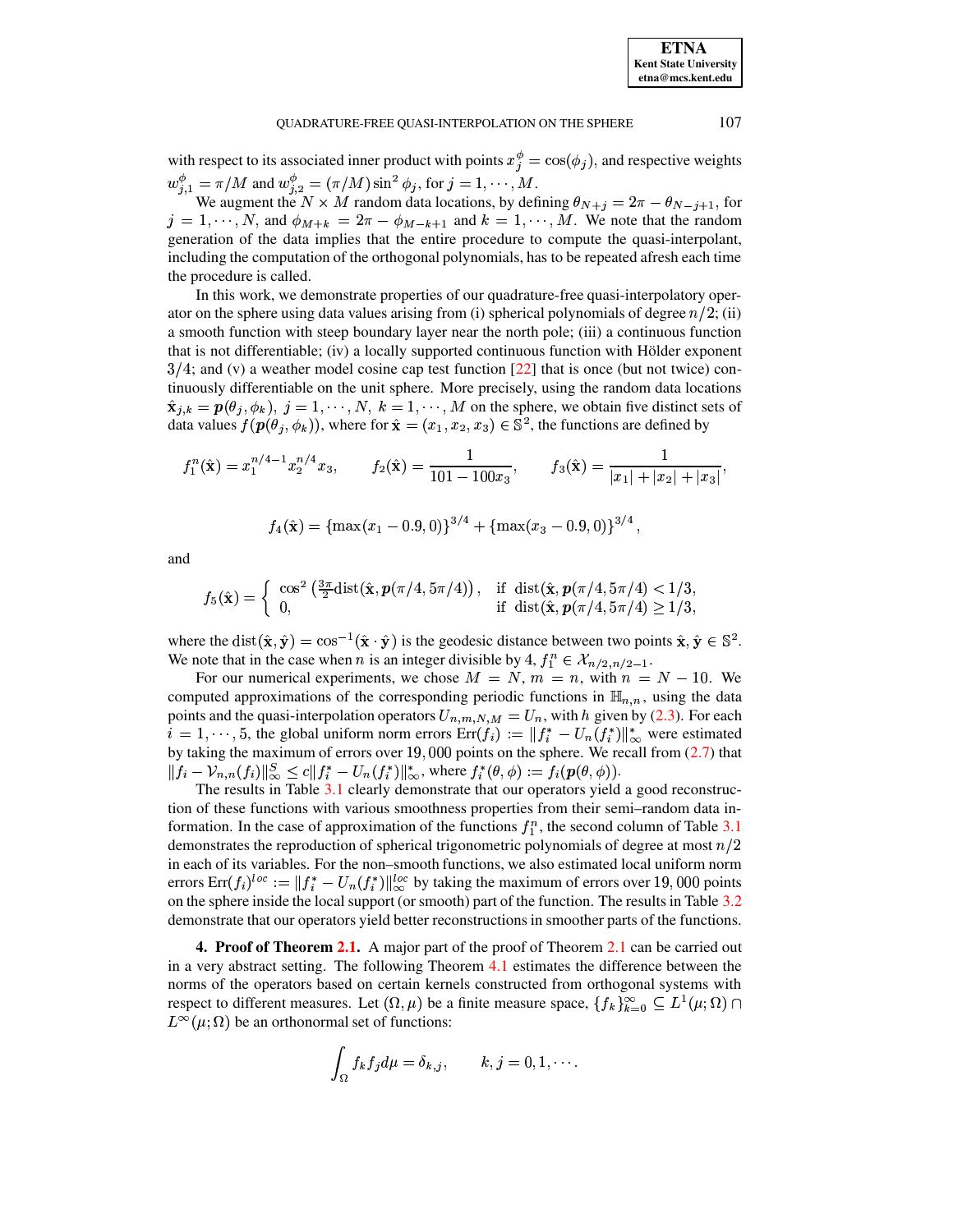<span id="page-7-0"></span>

| $n_{-}$ | $\text{Err}(f_1^n)$ | $\text{Err}(f_2)$ | $Err(f_3)$   | $Err(f_4)$   | $Err(f_5)$ |
|---------|---------------------|-------------------|--------------|--------------|------------|
| 16      | 6.9389e-17          | 1.7390e-01        | 9.7269e-02   | 2.9174e-02   | 1.0066e-01 |
| 32      | 4.6621e-18          | 3.0945e-02        | 3.9318e-02   | 2.5249e-02   | 1.2674e-02 |
| 64      | 6.2968e-14          | 2.3181e-03        | 2.5230e-02   | $1.0341e-02$ | 3.2474e-03 |
| 128     | 2.7311e-13          | 9.3681e-06        | $1.4340e-02$ | 6.9765e-03   | 1.0170e-03 |
| 256     | 4.0804e-21          | 1.1054e-09        | 8.0303e-03   | 3.8792e-03   | 2.5965e-04 |
| 512     | 1.4811e-40          | 7.1924e-12        | 2.7159e-03   | 2.4981e-03   | 3.7007e-05 |

TABLE 3.1 *Global error in approximation of*  $f_i^*$  *by*  $U_N(f_i^*)$ ,  $i = 1, \dots, 5$ .

<span id="page-7-1"></span>TABLE 3.2 *Local error in approximation of non–smooth*  $f_i^*$  *by*  $U_N(f_i^*)$ ,  $i = 3, 4, 5$ .

| $\boldsymbol{n}$ | $\text{Err}(f_3)^{loc}$ | $\text{Err}(f_4)^{loc}$ | $\text{Err}(f_5)^{loc}$ |
|------------------|-------------------------|-------------------------|-------------------------|
| 16               | $5.0579e-03$            | 4.5752e-03              | 6.6953e-02              |
| 32               | 1.1327e-03              | 4.4026e-04              | 4.0600e-03              |
| 64               | $2.4900e-04$            | 1.5809e-04              | 5.3541e-04              |
| 128              | 1.7856e-05              | 6.8432e-05              | 3.0011e-05              |
| 256              | 4.4250e-06              | 7.6379e-06              | 2.4601e-06              |
| 512              | 4.2287e-07              | 2.0442e-06              | 3.6010e-07              |

For integer  $n \geq 0$ , let  $V_n = \text{span} \{f_0, \dots, f_n\}$ . In this section, let  $n \geq 1$  be a fixed integer. Let  $0 < \epsilon \leq 1/2$  and  $\nu$  be a positive measure on  $\Omega$  such that

<span id="page-7-3"></span>(4.1) 
$$
\left| \|P\|_{\mu;2}^2 - \|P\|_{\nu;2}^2 \right| \le \epsilon \|P\|_{\mu;2}^2, \qquad P \in V_n.
$$

Let  $\{\tilde{f}_k\}_{k=0}^n$  be an orthonormal set with respect to  $\nu$ , such that for each integer  $m=0,\cdots,n$ ,  $V_m = \text{span}\{f_0, \dots, f_m\} = \text{span}\{f_0, \dots, f_m\}.$ 

**THEOREM 4.1.** Let  $\{h_k\}$  be a nonincreasing sequence of nonnegative numbers with  $h_k = 0$  if  $k \geq n+1$ . For  $x \in \Omega$ ,

<span id="page-7-2"></span>
$$
\left| \int_{\Omega} \left| \sum_{k=0}^{n} h_k f_k(x) f_k(t) \right| d\mu(t) - \int_{\Omega} \left| \sum_{k=0}^{n} h_k \tilde{f}_k(x) \tilde{f}_k(t) \right| d\mu(t) \right|
$$
  

$$
\leq (6\mu(\Omega) h_0 \epsilon)^{1/2} \left\{ \sum_{m=0}^{n} h_m f_m(x)^2 \right\}^{1/2}.
$$

REMARK 1. In the case when  $\Omega$  is a real interval,  $\int_{\Omega} |t|^n d\mu(t) < \infty$  for all integer  $n \geq 0$  $0$ , and  $\mu$  has infinitely many points of increase, we may choose  $f_k$  to be the orthonormalized *polynomial of degree*  $k$  *on*  $\Omega$  *with respect to*  $\mu$ *. During the 1970's G. Freud initiated a theory of strong*  $(C, 1)$  *summability of orthogonal polynomial expansions, based only the*  $\lim_{m \to \infty} \int_{m}^{n} f_m(x)^2$  (cf. [\[12,](#page-12-16) Chapter 3]). In light of Lemma [4.2](#page-8-0) below, this approach *has* an advantage that if one knows the strong  $(C, 1)$  summability of orthogonal polynomial *expansions* with *respect* to one *measure*  $\mu$ , one can *immediately* conclude the same about *orthogonal polynomial expansions with respect to another measure*  $\nu$  *that is equivalent to*  $\mu$ *in the sense that*  $||P||_{\mu,2} \sim ||P||_{\nu,2}$  *for all polynomials. The same ideas were used in* [\[18\]](#page-12-17) *to construct quasi-interpolatory operators using generalized Jacobi polynomials. To the best of our knowledge, there is no such general theory governing the higher order Cesar` o means for orthogonal polynomial expansions. Nevertheless, Theorem [4.1](#page-7-2) provides a way to obtain the*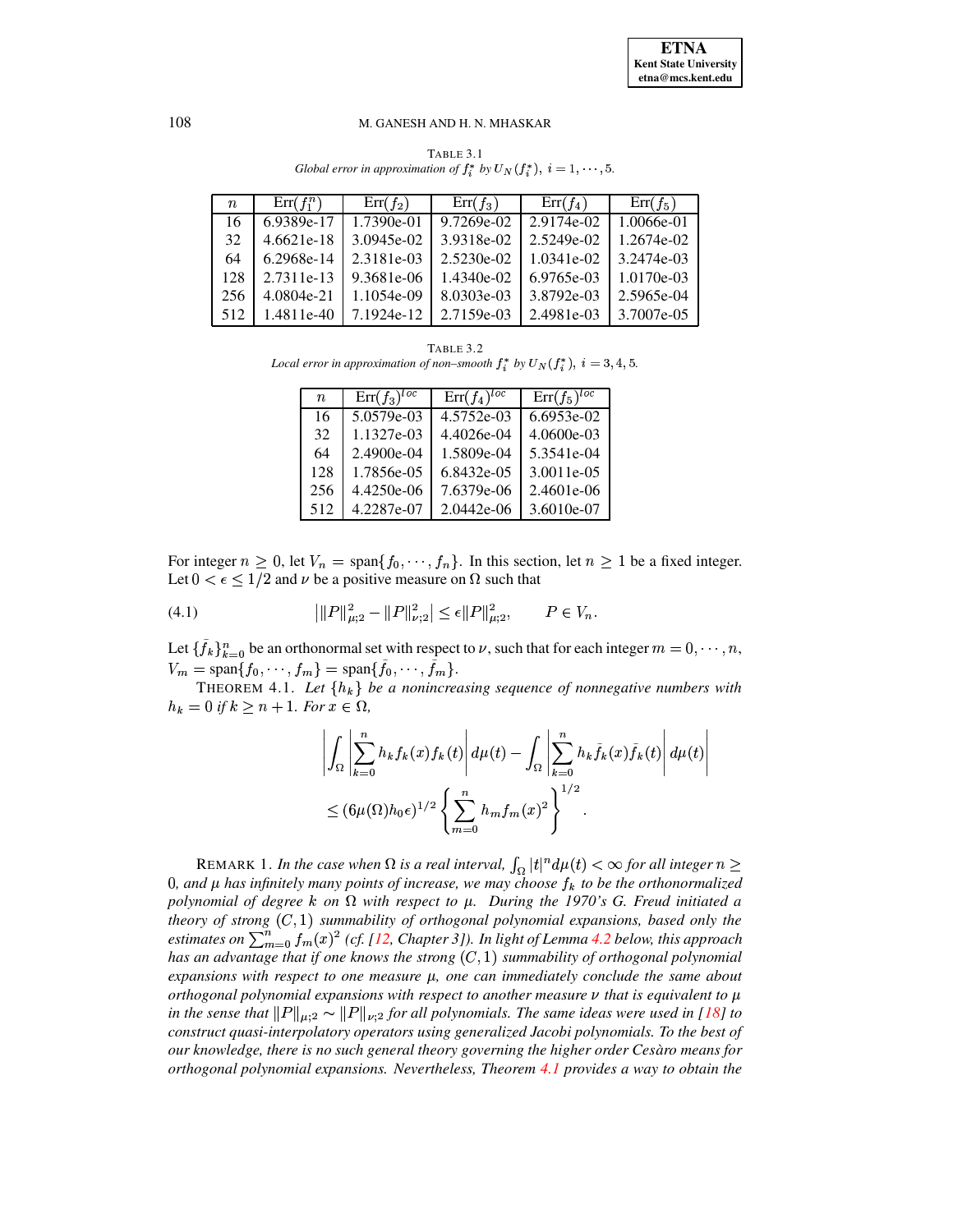summability of orthogonal expansions with respect to one measure from that with respect to another measure.

<span id="page-8-0"></span>The proof of this theorem relies upon the following extremal property, analogous to that for orthogonal polynomials  $[12,$  Theorem 1.3.2].

LEMMA 4.2. Let  $0 \leq m \leq n$  be an integer. For  $y \in \Omega$ ,

<span id="page-8-1"></span>(4.2) 
$$
\max_{P \in V_m} \frac{|P(y)|^2}{\|P\|_{\mu;2}^2} = \sum_{k=0}^m f_k^2(y), \quad \max_{P \in V_m} \frac{|P(y)|^2}{\|P\|_{\nu;2}^2} = \sum_{k=0}^m \tilde{f}_k^2(y)
$$

Moreover, if (4.1) holds for some  $\epsilon$ ,  $0 < \epsilon < 1$ , then

<span id="page-8-2"></span>(4.3) 
$$
\left| \sum_{k=0}^{m} f_k^2(y) - \sum_{k=0}^{m} \tilde{f}_k^2(y) \right| \leq \frac{\epsilon}{1-\epsilon} \sum_{k=0}^{m} f_k^2(y).
$$

*Proof.* Let  $P(y) = \sum_{k=0}^{m} c_k f_k(y)$ . Using the Schwarz inequality followed by the Parseval identity, we deduce that

$$
|P(y)|^2 \le \left\{ \sum_{k=0}^m c_k^2 \right\} \left\{ \sum_{k=0}^m f_k^2(y) \right\} = ||P||_{\mu,2}^2 \sum_{k=0}^m f_k^2(y).
$$

The equality is attained for  $P = \sum_{k=0}^{m} f_k(y) f_k$ . This proves the first equation in (4.2). The second equation is proved in the same way. In view of  $(4.1)$ ,

$$
\frac{1}{\|P\|_{\mu;2}^2} \le \frac{1+\epsilon}{\|P\|_{\nu;2}^2} \le \frac{1+\epsilon}{(1-\epsilon)\|P\|_{\mu;2}^2}, \qquad P \in V_m \setminus \{0\}.
$$

Therefore,  $(4.2)$  implies that

<span id="page-8-3"></span>(4.4) 
$$
\sum_{k=0}^{m} f_k^2(y) \le (1+\epsilon) \sum_{k=0}^{m} \tilde{f}_k^2(y) \le \frac{1+\epsilon}{1-\epsilon} \sum_{k=0}^{m} f_k^2(y).
$$

Therefore,

$$
\sum_{k=0}^{m} f_k^2(y) - \sum_{k=0}^{m} \tilde{f}_k^2(y) \le \epsilon \sum_{k=0}^{m} \tilde{f}_k^2(y) \le \frac{\epsilon}{1-\epsilon} \sum_{k=0}^{m} f_k^2(y)
$$

and

$$
\sum_{k=0}^{m} \tilde{f}_{k}^{2}(y) - \sum_{k=0}^{m} f_{k}^{2}(y) \le \frac{\epsilon}{1-\epsilon} \sum_{k=0}^{m} f_{k}^{2}(y).
$$

This proves  $(4.3)$ .

 $\Box$ 

*Proof of Theorem 4.1.* In this proof only, let, for  $m = 0, \dots, n, x, t \in \Omega$ ,

$$
K_m(x,t) = \sum_{k=0}^m f_k(x) f_k(t), \quad \tilde{K}_m(x,t) = \sum_{k=0}^m \tilde{f}_k(x) \tilde{f}_k(t).
$$

We observe that

$$
\int_{\Omega} K_m(x,t)P(t)d\mu(t) = \int_{\Omega} \tilde{K}_m(x,t)P(t)d\nu(t) = P(x), \qquad P \in V_m.
$$

**ETNA Kent State University**  $etna@mcs. kent.edu$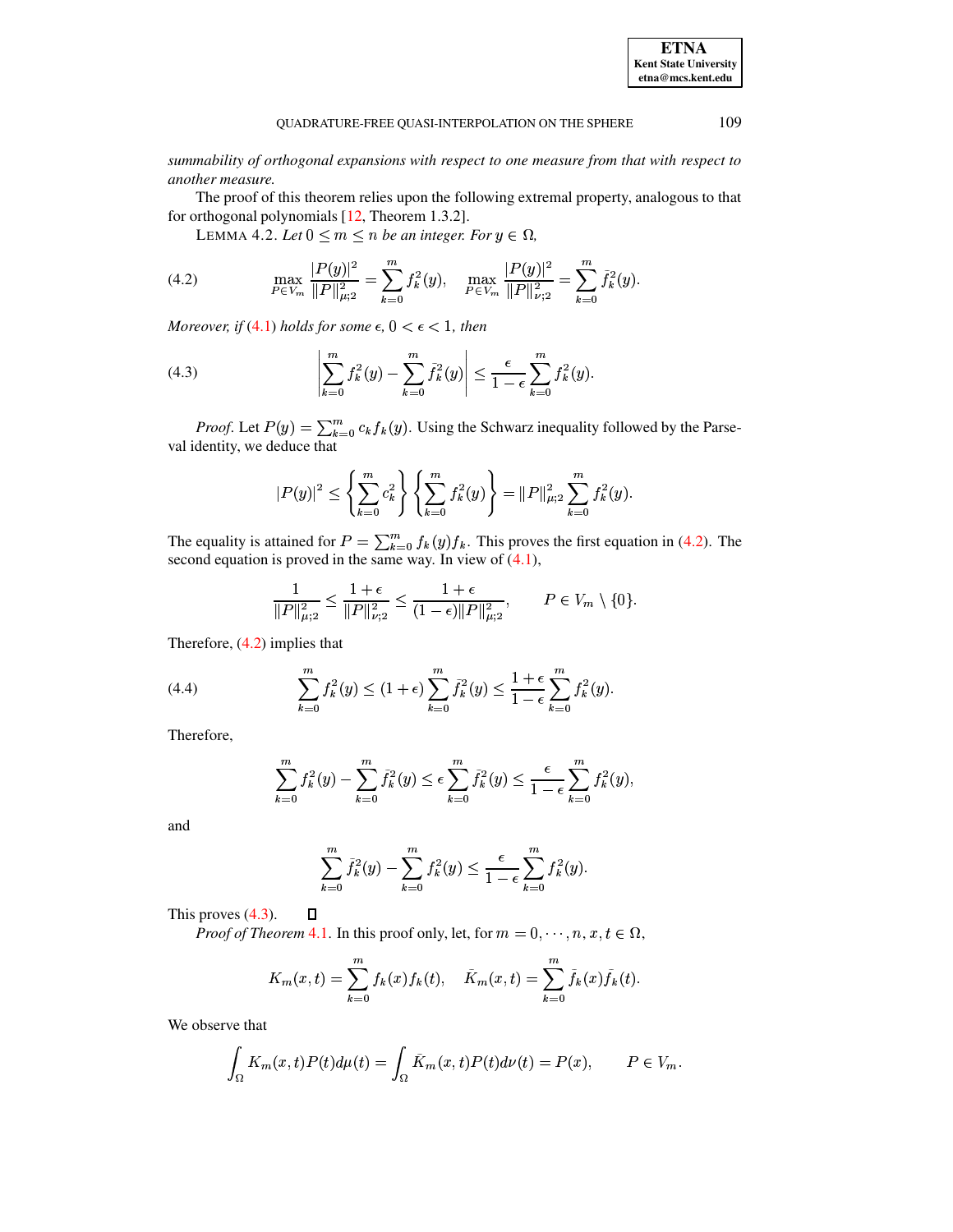Since for each  $x \in \Omega$ ,  $K_m(x, \circ)$ ,  $K_m(x, \circ) \in V_m$ , it follows that

$$
\int_{\Omega} K_m(x,t)^2 d\mu(t) = K_m(x,x), \int_{\Omega} \tilde{K}_m(x,t)^2 d\nu(t) = \tilde{K}_m(x,x),
$$

and

$$
\int_{\Omega} K_m(x,t)\tilde{K}_m(x,t)d\mu(t) = \tilde{K}_m(x,x).
$$

Therefore, using  $(4.1)$ , we obtain

<span id="page-9-0"></span>
$$
\int_{\Omega} \left( K_m(x, t) - \tilde{K}_m(x, t) \right)^2 d\mu(t)
$$
\n
$$
= \int_{\Omega} K_m(x, t)^2 d\mu(t) - 2 \int_{\Omega} K_m(x, t) \tilde{K}_m(x, t) d\mu(t) + \int_{\Omega} \tilde{K}_m(x, t)^2 d\mu(t)
$$
\n
$$
\leq K_m(x, x) - 2\tilde{K}_m(x, x) + \frac{1}{1 - \epsilon} \int_{\Omega} \tilde{K}_m(x, t)^2 d\nu(t)
$$
\n(4.5) =  $K_m(x, x) - \tilde{K}_m(x, x) + \frac{\epsilon}{1 - \epsilon} \tilde{K}_m(x, x).$ 

In view of (4.3),  $K_m(x, x) - \tilde{K}_m(x, x) \le \epsilon K_m(x, x)/(1-\epsilon)$ , and in view of (4.4),  $\tilde{K}_m(x, x) \le K_m(x, x)/(1-\epsilon)$ . Thus, (4.5) implies that

$$
\int_{\Omega} \left( K_m(x,t) - \tilde{K}_m(x,t) \right)^2 d\mu(t) \leq \frac{\epsilon}{1-\epsilon} \left[ 1 + \frac{1}{1-\epsilon} \right] K_m(x,x).
$$

Since  $0 < \epsilon \leq 1/2$ ,  $1/(1 - \epsilon) \leq 2$ , and we obtain

$$
\int_{\Omega} \left( K_m(x,t) - \tilde{K}_m(x,t) \right)^2 d\mu(t) \leq 6\epsilon K_m(x,x).
$$

Therefore, Hölder's inequality implies that

<span id="page-9-1"></span>(4.6) 
$$
\int_{\Omega} |K_m(x,t) - \tilde{K}_m(x,t)| d\mu(t)
$$

$$
\leq {\lbrace 6\mu(\Omega) \in K_m(x,x) \rbrace}^{1/2}, \qquad x \in \Omega, \ m = 0, \cdots, n.
$$

Now, we write  $K_{-1}(x,t) := \tilde{K}_{-1}(x,t) := 0$  and  $g_m := h_m - h_{m+1}$ , and recall that  $h_{n+1} =$  $0.$  Then

$$
\sum_{m=0}^{n} h_m f_m(x) f_m(t) = \sum_{m=0}^{n} h_m K_m(x, t) - \sum_{m=0}^{n} h_m K_{m-1}(x, t)
$$
  
= 
$$
\sum_{m=0}^{n} h_m K_m(x, t) - \sum_{m=0}^{n} h_{m+1} K_m(x, t) = \sum_{m=0}^{n} g_m K_m(x, t),
$$

and similarly,  $\sum_{m=0}^{n} h_m \tilde{f}_k(x) \tilde{f}_m(t) = \sum_{m=0}^{n} g_m \tilde{K}_m(x, t)$ . Since  $h_k$  is a nonincreasing sequence, each  $g_m \ge 0$ . Therefore, (4.6) implies that

$$
\left| \int_{\Omega} \left| \sum_{k=0}^{n} h_{k} f_{k}(x) f_{k}(t) \right| d\mu(t) - \int_{\Omega} \left| \sum_{k=0}^{n} h_{k} \tilde{f}_{k}(x) \tilde{f}_{k}(t) \right| d\mu(t) \right|
$$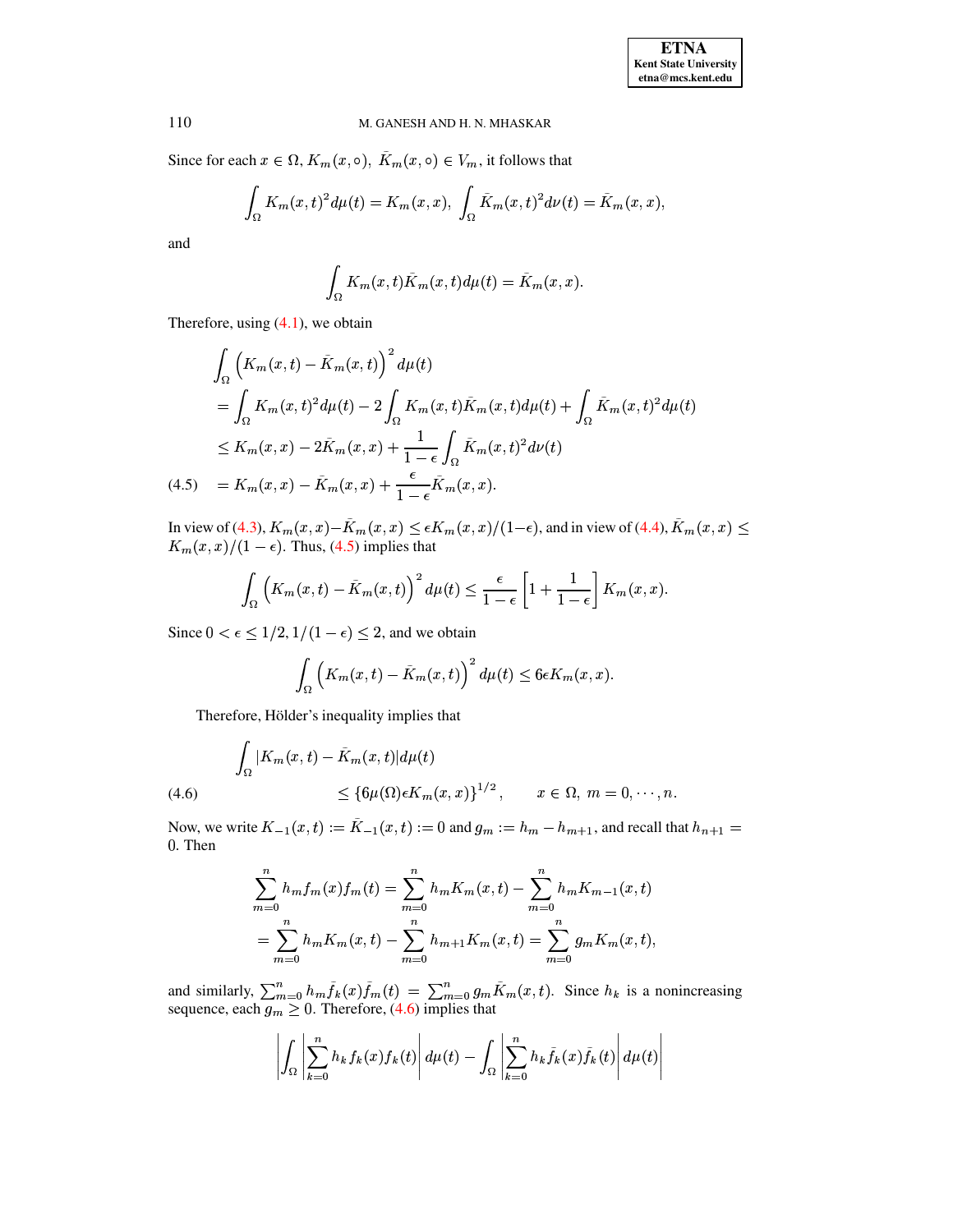$$
\leq \int_{\Omega} \left| \sum_{m=0}^{n} h_m f_m(x) f_m(t) - \sum_{m=0}^{n} h_m \tilde{f}_k(x) \tilde{f}_m(t) \right| d\mu(t)
$$
  
\n
$$
= \int_{\Omega} \left| \sum_{m=0}^{n} g_m K_m(x, t) - \sum_{m=0}^{n} g_m \tilde{K}_m(x, t) \right| d\mu(t)
$$
  
\n
$$
\leq \sum_{m=0}^{n} g_m \int_{\Omega} |K_m(x, t) - \tilde{K}_m(x, t)| d\mu(t)
$$
  
\n
$$
\leq \sum_{m=0}^{n} g_m \left\{ 6\mu(\Omega) \epsilon K_m(x, x) \right\}^{1/2}
$$
  
\n
$$
\leq (6\mu(\Omega) \epsilon)^{1/2} \left( \sum_{m=0}^{n} g_m \right)^{1/2} \left\{ \sum_{m=0}^{n} g_m K_m(x, x) \right\}^{1/2}
$$
  
\n
$$
= (6\mu(\Omega) h_0 \epsilon)^{1/2} \left\{ \sum_{m=0}^{n} h_m f_m(x)^2 \right\}^{1/2}.
$$

This completes the proof.  $\Box$ 

In light of Theorem [4.1,](#page-7-2) we may prove Theorem [2.1](#page-2-3) by first showing an estimate of the form [\(4.1\)](#page-7-3), where  $\mu$  is the Lebesgue measure on  $[0, 2\pi)$ , and  $\nu$  is a discrete measure. Towards this end, we first prove the following lemma (cf. [\[19,](#page-13-3) Lemma 3.1]).

LEMMA 4.3. Let  $M \geq 1$  be a positive integer, and for  $j = 1, \dots, M$ ,  $\psi_j \in [2(j - 1, \dots, M)]$  $(1)\pi/M, 2j\pi/M$ . If F is any absolutely continuous,  $2\pi$ –periodic function, then

<span id="page-10-0"></span>(4.7) 
$$
\left| \int_0^{2\pi} |F(t)| dt - \frac{2\pi}{M} \sum_{j=1}^M |F(\psi_j)| \right| \leq \frac{2\pi}{M} \int_0^{2\pi} |F'(u)| du.
$$

In particular, if  $T \in \mathbb{H}_n$  , then

<span id="page-10-1"></span>(4.8) 
$$
\left| \int_0^{2\pi} |T(t)| dt - \frac{2\pi}{M} \sum_{j=1}^M |T(\psi_j)| \right| \leq \frac{2\pi n}{M} \int_0^{2\pi} |T(t)| dt.
$$

*and*

<span id="page-10-2"></span>(4.9) 
$$
\left| \int_0^{2\pi} |T(t)|^2 dt - \frac{2\pi}{M} \sum_{j=1}^M |T(\psi_j)|^2 \right| \leq \frac{4\pi n}{M} \int_0^{2\pi} |T(t)|^2 dt.
$$

*Proof.* Let  $I_j = [2(j-1)\pi/M, 2j\pi/M]$ . For  $j = 1, \dots, M$ ,

$$
\left| \int_{I_j} |F(t)| dt - \frac{2\pi}{M} |F(\psi_j)| \right| \leq \int_{I_j} |F(t) - F(\psi_j)| dt
$$
  

$$
\leq \int_{I_j} \int_{I_j} |F'(u)| du dt = \frac{2\pi}{M} \int_{I_j} |F'(u)| du.
$$

Therefore,

$$
\left| \int_0^{2\pi} |F(t)| dt - \frac{2\pi}{M} \sum_{j=1}^M |F(\psi_j)| \right| \leq \sum_{j=1}^M \left| \int_{I_j} |F(t)| dt - \frac{2\pi}{M} |F(\psi_j)| \right|
$$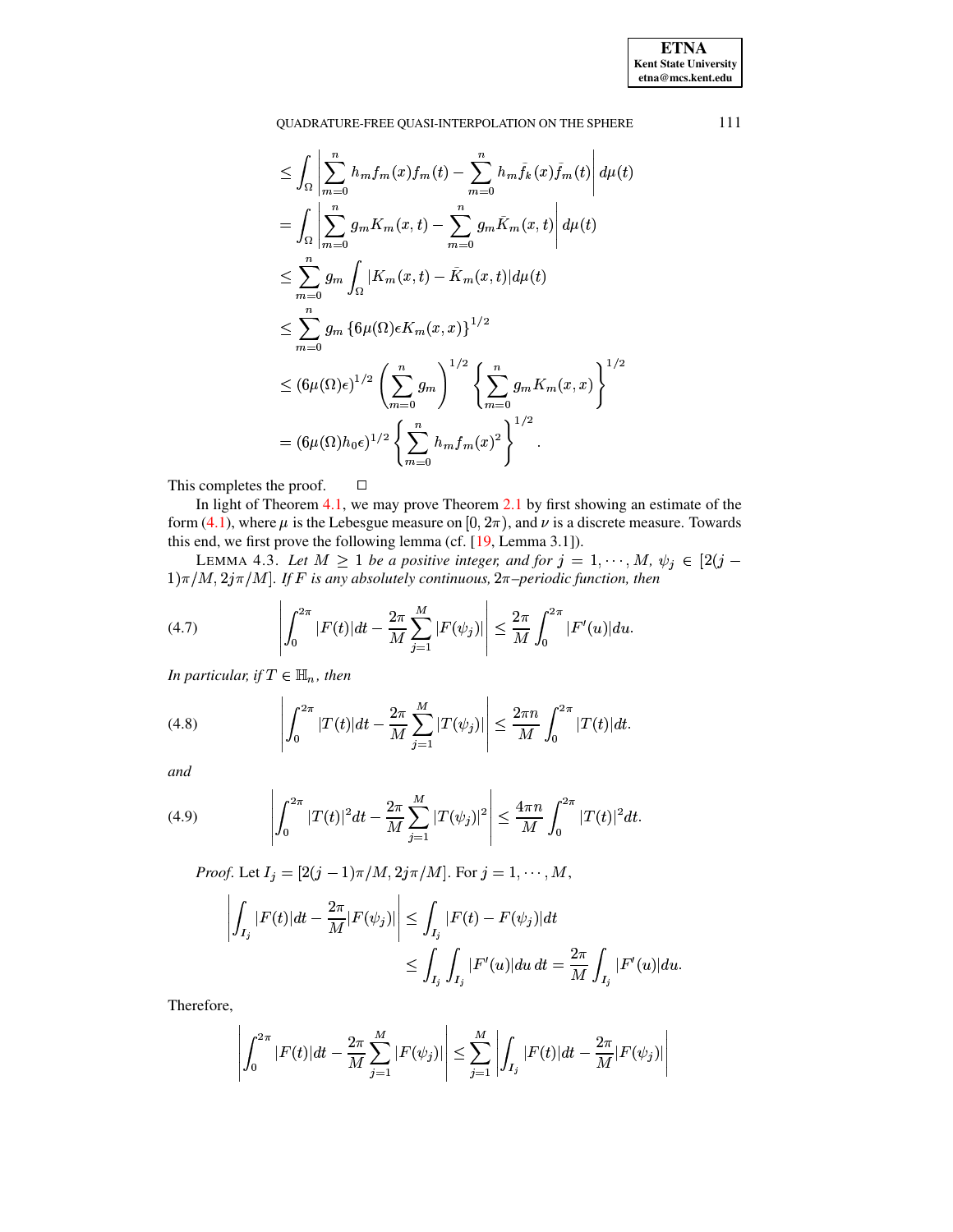$$
\leq \frac{2\pi}{M}\int_0^{2\pi}|F'(u)|du
$$

This proves (4.7). If  $T \in \mathbb{H}_n$ , the Bernstein inequality may be used to arrive at the estimates (4.8). The estimates (4.9) are obtained by using (4.8) with  $|T(\circ)|^2 \in \mathbb{H}_{2n}$  in place of T.  $\Box$ 

Our next lemma follows from  $[19,$  Proposition 2.1(b)].

<span id="page-11-1"></span>LEMMA 4.4. Let  $h : \mathbb{R} \to [0, \infty)$  be an even function, nonincreasing on  $[0, \infty)$  that can be expressed as an indefinite integral of a function with bounded variation on  $\mathbb R$ . We assume further that  $h(t) = 1$  if  $0 \le t \le 1/2$  and  $h(t) = 0$  if  $t \ge 1$ . For integer  $n \ge 1$ ,

$$
\int_0^{2\pi} \left| \frac{1}{2} + \sum_{k=1}^n h(k/(n+1)) \cos k\theta \right| d\theta \leq c.
$$

*Proof of Theorem* 2.1. Let  $\nu$  be the measure that associates the mass  $\pi/N$  with each of the points  $\theta_j$ ,  $j = 1, \dots, 2N$ . Let  $n \leq N - 3$  be an integer,  $\mathbb{H}_n^e$  (respectively  $\mathbb{H}_n^o$ ) be the class of all even (respectively, odd) trigonometric polynomials of order at most  $n$ . Then  ${t_k(\cos\theta)}_{k=0}^n$  (respectively,  ${\sin\theta u_k(\cos\theta)}_{k=0}^{n-1}$ ) is an orthonormal basis for  $\mathbb{H}_n^e$  (respectively,  $\mathbb{H}_n^o$ ) with respect to  $d\nu$ . Taking  $\mu$  to be the Lebesgue measure on [0, 2 $\pi$ ], (4.9) with  $M = 2N$  shows that (4.1) holds for both  $\mathbb{H}_n^e$  and  $\mathbb{H}_n^o$  with  $\epsilon = 2\pi n/N$ . Next, we take

<span id="page-11-0"></span>(4.10) 
$$
f_0^e = \sqrt{1/(2\pi)}, \qquad f_k^e(\theta) = \pi^{-1/2} \cos k\theta,
$$

$$
f_k^o(\theta) = \pi^{-1/2} \sin(k+1)\theta, \qquad k = 0, \dots, n.
$$

Since  $h_{k,n} \leq 1$  for all k, it is clear that

$$
\sum_{k=0}^{n} h_{k,n} f_k^e(\psi)^2 \le cn, \qquad \sum_{k=0}^{n} h_{k+1,n} f_k^o(\psi)^2 \le cn.
$$

Hence  $(4.10)$ ,  $(2.1)$ . and Theorem 4.1 imply that

<span id="page-11-2"></span>(4.11) 
$$
\int_0^{2\pi} \left| \sum_{k=0}^n h_{k,n} t_k(\cos \psi) t_k(\cos \theta) \right| d\mu(\theta)
$$

$$
\leq \int_0^{2\pi} \left| \sum_{k=0}^n h_{k,n} f_k^e(\psi) f_k^e(\theta) \right| d\mu(\theta) + c\sqrt{n^2/N},
$$

and

<span id="page-11-3"></span>(4.12) 
$$
\int_0^{2\pi} \left| \sum_{k=0}^{n-1} h_{k+1,n} \sin \theta u_k(\cos \theta) \sin \psi u_k(\cos \psi) \right| d\mu(\theta) \n\leq \int_0^{2\pi} \left| \sum_{k=0}^{n-1} h_{k+1,n} f_k^o(\psi) f_k^o(\theta) \right| d\mu(\theta) + c \sqrt{n^2/N}.
$$

Since

$$
\sum_{k=0}^{n} h_{k,n} f_{k}^{e}(\psi) f_{k}^{e}(\theta) = (1/2\pi) \sum_{k=0}^{n} h_{k,n} \left[ \cos k(\psi - \theta) + \cos k(\psi + \theta) \right],
$$
  

$$
\sum_{k=0}^{n-1} h_{k+1,n} f_{k}^{o}(\psi) f_{k}^{o}(\theta) = (1/2\pi) \sum_{k=0}^{n} h_{k,n} \left[ \cos k(\psi - \theta) - \cos k(\psi + \theta) \right],
$$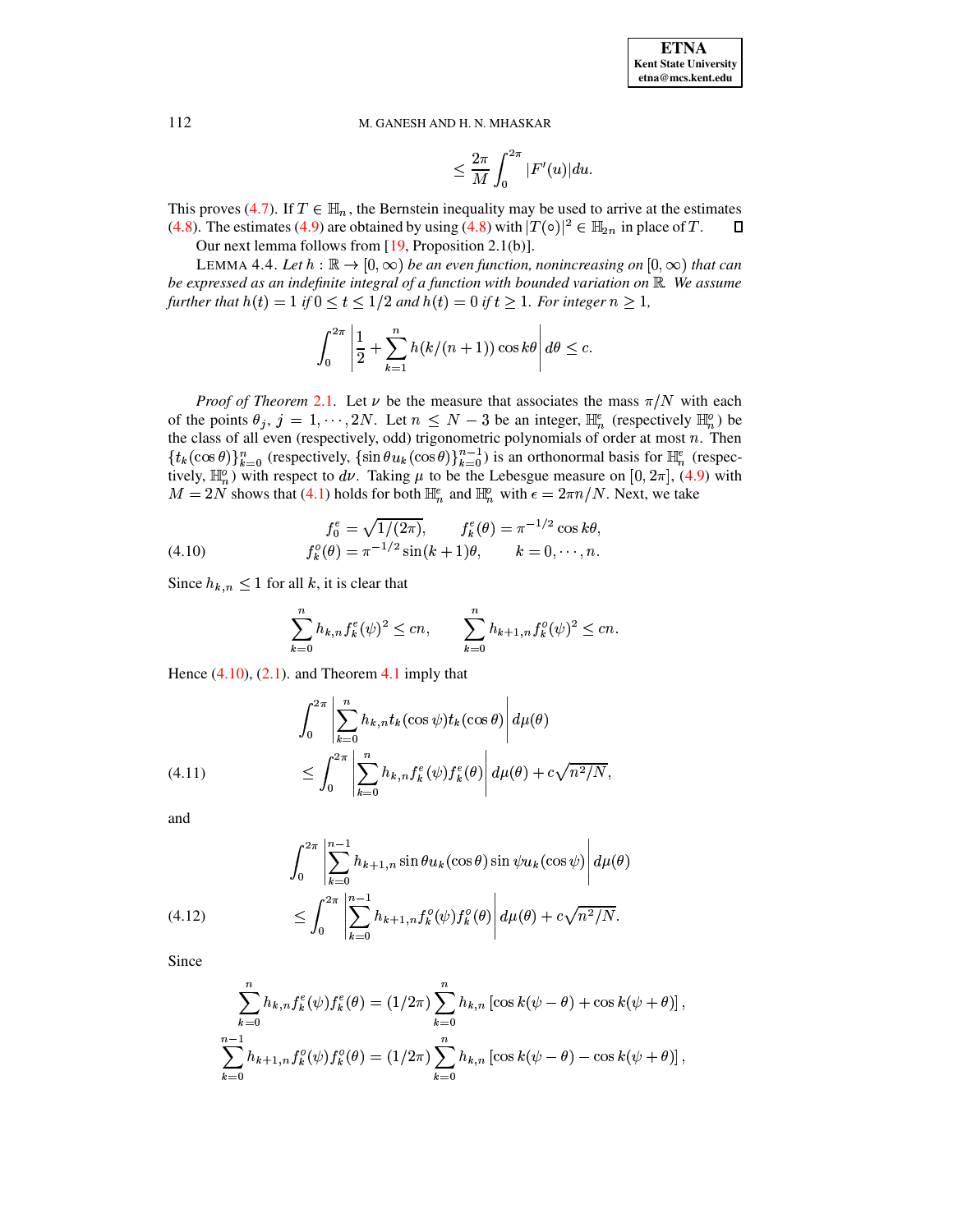we deduce from Lemma  $4.4$ ,  $(4.11)$ , and  $(4.12)$  that

$$
\int_0^{2\pi} \left| \sum_{k=0}^n h_{k,n} t_k(\cos \psi) t_k(\cos \theta) \right| d\mu(\theta) \le c(1 + \sqrt{n^2/N}).
$$

$$
\int_0^{2\pi} \left| \sum_{k=0}^{n-1} h_{k+1,n} \sin \theta u_k(\cos \theta) \sin \psi u_k(\cos \psi) \right| d\mu(\theta) \le c(1 + \sqrt{n^2/N}).
$$

Further, in view of (4.8) and the fact that  $n \leq N$ , we have

<span id="page-12-18"></span>
$$
\int_0^{2\pi} \left| \sum_{k=0}^n h_{k,n} t_k(\cos \psi) t_k(\cos \theta) \right| d\nu(\theta) \le c(1 + \sqrt{n^2/N}),
$$
  
(4.13) 
$$
\int_0^{2\pi} \left| \sum_{k=0}^{n-1} h_{k+1,n} \sin \theta u_k(\cos \theta) \sin \psi u_k(\cos \psi) \right| d\nu(\theta) \le c(1 + \sqrt{n^2/N}).
$$

The estimates (4.13) imply (2.4). It is clear from (2.2) and the fact that  $h(k/(n+1)) = 1$ if  $k \le (n+1)/2$  that  $T_{n,N}(P) = P$  if  $P \in \mathbb{H}_{(n+1)/2}$ . Hence, (2.4) leads to (2.5).  $\Box$ 

### **REFERENCES**

- <span id="page-12-3"></span>[1] S. N. BERNSTEIN, Sur le maximum absolu d'une somme trigonométrique, C. R. Acad. Sci. Paris, 193 (1931), pp. 433-436.
- <span id="page-12-0"></span>[2] C. DE BOOR, The quasi-interpolant as a tool in elementary polynomial spline theory, in Approximation Theory, Proc. Internat. Sympos., Univ. Texas at Austin, Academic Press, New York, 1973, pp. 269-276.
- <span id="page-12-1"></span>[3] C. DE BOOR AND G. J. FIX, Spline approximation by quasi-interpolants, in Collection of articles dedicated to Isaac Jacob Schoenberg on his 70th birthday, I, J. Approx. Theory, 8 (1973), pp. 19–45.
- <span id="page-12-12"></span><span id="page-12-2"></span>[4] C. K. CHUI AND H. DIAMOND, A characterization of multivariate quasi-interpolation formulas and its applications, Numer. Math., 57 (1990), pp. 105-121.
- [5] M. GANESH, I. G. GRAHAM, AND J. SIVALOGANATHAN, A new spectral boundary integral collocation method for three-dimensional potential problems, SIAM J. Numer. Anal., 35 (1998), pp. 778-805.
- <span id="page-12-13"></span>[6] M. GANESH AND H. N. MHASKAR, Matrix-free interpolation on the sphere, SIAM J. Numer. Anal., to appear.
- <span id="page-12-15"></span><span id="page-12-14"></span>[7] W. GAUTSCHI, Orthogonal Polynomials: Computation and Approximation, Oxford University Press, 2004.
- [8] W. B. GRAGG AND W. J. HARROD, The numerically stable reconstruction of Jacobi matrices from spectral data, Numer. Math., 3 (1984), pp. 317-335.
- <span id="page-12-10"></span>[9] Q. T. LE GIA AND H. N. MHASKAR, Polynomial operators and local approximation of solutions of pseudodifferential equations on the sphere, Numer. Math., 103 (2006), pp. 299–322.
- <span id="page-12-4"></span>[10] D. HARDIN AND E. B. SAFF, Discretizing manifolds via minimum energy points, Notices of the American Mathematical Society, 51 (2004), pp. 1186-1194.
- <span id="page-12-5"></span>[11] A. B. J. KUIJLAARS AND E. B. SAFF, Distributing many points on a sphere, The Mathematical Intelligencer, 19 (1997), pp. 5-11.
- <span id="page-12-16"></span>[12] H. N. MHASKAR, Introduction to the Theory of Weighted Polynomial Approximation, World Scientific, Singapore, 1996.
- <span id="page-12-9"></span>[13] H. N. MHASKAR, On the representation of smooth functions on the sphere using finitely many bits, Appl. Comput. Harmon. Anal., 18 (2005), pp. 215-233.
- <span id="page-12-6"></span>[14] H. N. MHASKAR, F. J. NARCOWICH, AND J. D. WARD, Approximation properties of zonal function networks using scattered data on the sphere, Adv. Comput. Math., 11 (1999), pp. 121-137.
- <span id="page-12-11"></span>[15] H. N. MHASKAR, F. J. NARCOWICH, AND J. D. WARD, Spherical Marcinkiewicz-Zygmund inequalities and positive quadrature, Math. Comp., 70 (2001), pp. 1113-1130, corrigendum: Math. Comp., 71 (2001), pp. 453-454.
- <span id="page-12-8"></span>[16] H. N. MHASKAR, F. J. NARCOWICH, AND J. D. WARD, Zonal function network frames on the sphere, Neural Networks, 16 (2003), pp. 183-203.
- <span id="page-12-7"></span>[17] H. N. MHASKAR, F. J. NARCOWICH, J. PRESTIN AND J. D. WARD, Polynomial frames on the sphere, Adv. Comput. Math., 13 (2000), pp. 387-403.
- <span id="page-12-17"></span>[18] H. N. MHASKAR AND J. PRESTIN, Bounded quasi-interpolatory polynomial operators, J. Approx. Theory, 96 (1999), pp. 67-85.